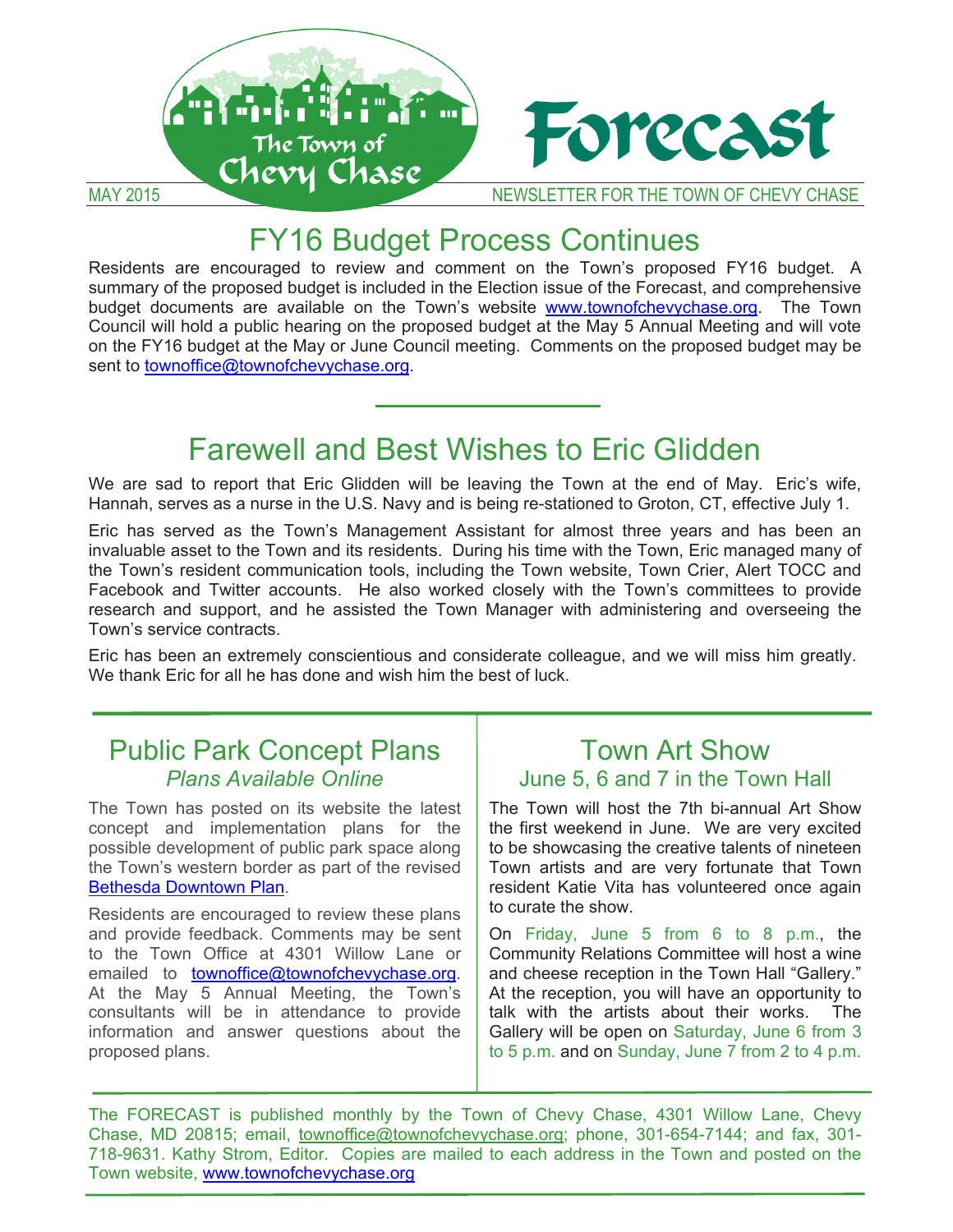## Mayor's Report Kathy Strom

It has been an honor to serve the Town this past year. It has been a productive year in our Town. I want to take this opportunity to thank our effective and helpful Town staff for their dedication and hard work in providing excellent services to our residents. I also want to thank our volunteers for their participation as well as my colleagues on the Council for their hard work and support.

I am proud that in conjunction with our Town Manager and the Community Relations and Land Use Committees we were able to install new tot playground equipment at the Lawton Center playground which our families have been enjoying in recent weeks. I am excited about the new community events that we have sponsored, including our food truck dinner this fall as well as our movie nights for young and old alike! And I am grateful for the work of the Long Range Planning Committee to help keep us informed about the new proposed Bethesda Downtown Plan and its potential impact on the Town and our local community. These are but a few of the many accomplishments and areas of Town activity during this past year.

We hope that you will continue to stay involved and volunteer on our Town committees and boards and participate in our local government. We are fortunate to have so many talented residents willing to give their time and expertise to our Town! Thank you for your many contributions to our community.



Tuesday, May 5 -Town Election, 8 a.m. – 8 p.m. Tuesday, May 5 - Reception and Annual Meeting, 6:30 p.m. Thursday, May 7- Community Relations Committee, 7 p.m. Tuesday, May 12 - Climate and Environment Committee, 7 p.m. Wednesday, May 13 - Council Meeting, 7 p.m. Thursday, May 14 - Public Services Committee, 7 p.m. Monday, May 18 - Long Range Planning Committee, 7 p.m. Tuesday, May 19 - Land Use Committee, 7 p.m. Saturday, May 30 - Play Date at the Tot Lot, 9 a.m.

### Ribbon Cutting and Play Date at the Tot Lot Saturday, May 30, 9 a.m., Leland Community Park

Celebrate the official opening of the new "Tot Lot" at the Leland Community Park, 4301 Willow Lane. Join toddlers, preschoolers and their families for breakfast in the park and a morning of play. We encourage residents of all ages to join in the celebration! RSVP to townoffice@townofchevychase.org or 301-654-7144.

> Good Eats on Town Streets Sunday, June 14, Leland Community Park, Lawton Center Details in the June FORECAST.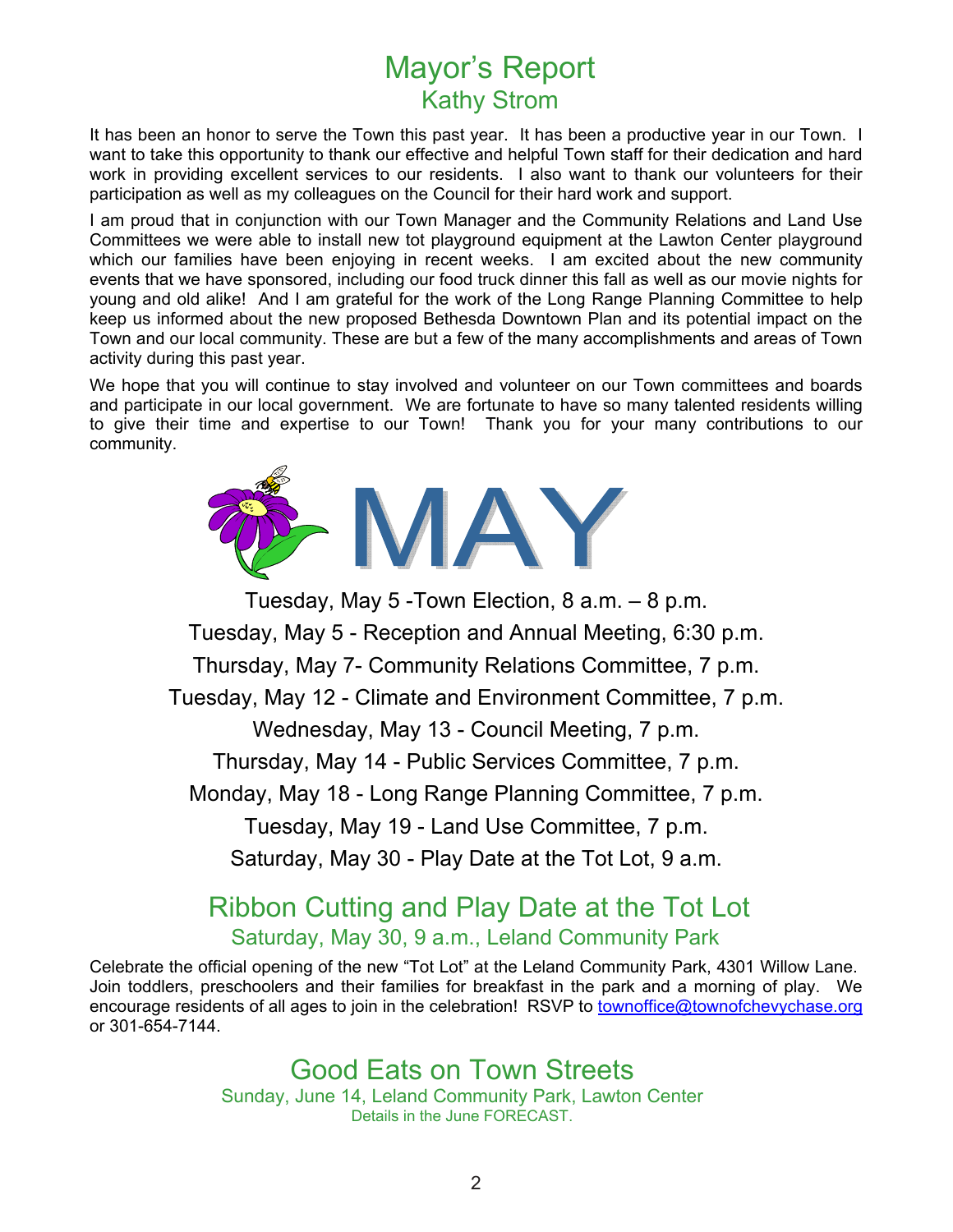# **Around and About Chevy Chase**

# Bethesda Community Garden Club Plant Sale May 14, 7a.m. – 1 p.m.

Bethesda Women's Farm Market, 7155 Wisconsin Avenue

The annual sale features plants from members' own gardens - plants are already adapted to our locale and will almost certainly thrive in your garden! Sale proceeds fund landscaping at Bethesda and Davis public libraries.

### Living Well Program: A Self Management Workshop Jane E. Lawton Community Center Thursdays, May 14 - June 18, 1 - 3:30 pm

Are you living with or caring for someone with a chronic condition? If so, you can learn to improve health outcomes with healthy eating, appropriate exercise, communication skills and much more. Join us for a free six-week workshop series (May 14 - June 18) to learn how to better manage and maintain an active and fulfilling life with chronic conditions. To register, please call 301-754-8800 to reserve your space!

### CC@ H Fund-Raiser - Saturday, May 16

Come join the fun on Saturday, May 16, at Chevy Chase @ Home's appraisal day fund-raiser "What's It Worth? Trash or Treasure?" from 1 to 5 p.m. Registrants for the event to be held at the Chevy Chase Village Hall will receive verbal appraisals for up to three family treasures by experts from Sloans & Kenyon. There will also be two informative short talks: Stephanie Kenyon on "What's Hot, What's Not" and T.A.D. Tharp on "Get Smart About Art," as well as door prizes and refreshments. Registration through May 11 is \$45; after that, the fee is \$55, including at the door. All registration fees go to support Chevy Chase At Home. Get more details and register early at www.chevychaseathome.org or call 301-657-3115.

On Tuesday, May 5 from 2 to 4 p.m. at Chevy Chase Village Hall, Pam Holland, founder of TechMoxie, a local firm specializing in technology training for older adults, will speak about "Staying Safe Online." In this timely talk she will focus on how to protect yourself from being scammed -- what you need to know about "phishing," email scams, password best practices, and identifying reliable information on the internet. A must for all of us still figuring out how to navigate the digital world.

Getting To Know Your iPad will meet on three successive Wednesdays this month, May 6, 13, and 20 from 2 to 3 p.m. at the CC Village Hall. The classes are jointly sponsored by CC@ H and Chevy Chase Village, and TechMoxie will provide the instructor and supporting handouts. Class size is limited to 10 participants, so register early. The cost is \$45 for Members, and Friends of CC@ H, and \$55 for the general public. Payment and registration for the three-week session is required in advance and can be made online at www.chevychaseathome.org or by check payable to Chevy Chase At Home and mailed to P.O.Box 15102, Chevy Chase, MD 20825.

BRUNCH BUNCH will get together this month on Thursday, May 14, from 10 to 11:30 a.m. for coffee and conversation-- and maybe even breakfast -- at the Olympia Cafe on Brookville Road. It's always fun, and there's plenty of free parking.

And on Tuesday, May 19 from 2 to 4 p.m., local artist Millie Shott will conduct a COLLAGE WORKSHOP at the CC Village Hall. This is a chance to discover your "inner artist"-- so come and bring a friend. Supplies will be provided -- fun and refreshments, too!